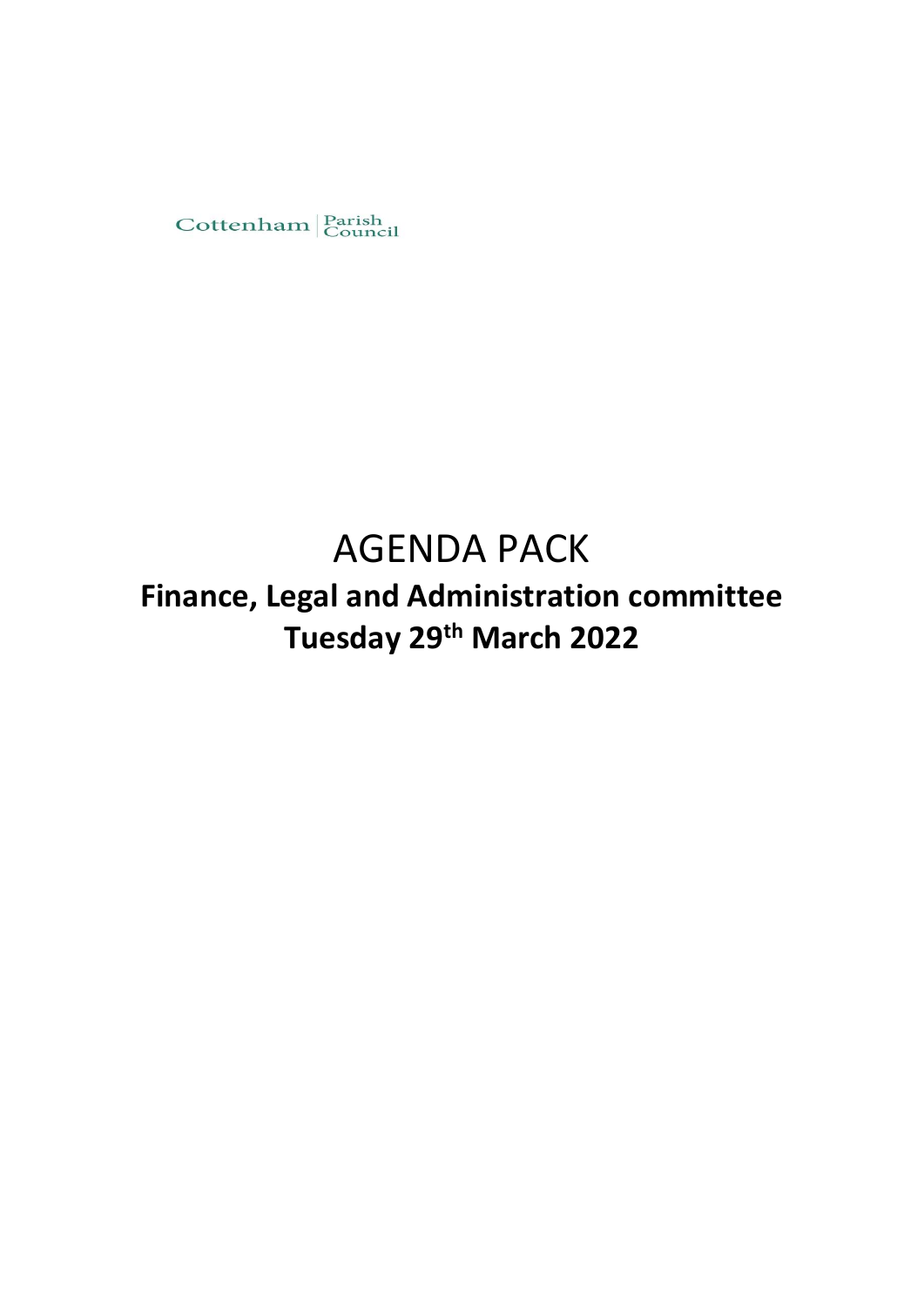#### **To: Members of the Finance, Legal and Administration Committee (FLAC)**

You are hereby summoned to attend a Finance Committee meeting To be held at Cottenham Village Hall on Tuesday 29<sup>th</sup> March 2022 at 7.30pm

#### **AGENDA**

All Parish Council Meetings are open to the Public and Press

**22F/149. Chairman's Introduction and Apologies for absence –** *(Schedule 12 of the Local Government Act 1972 requires a record to be kept of the members present and that this record form part of the minutes of the meeting. Members who cannot attend a meeting should tender apologies to the Parish Clerk as it is usual for the grounds upon which apologies are tendered also to be recorded. Under Section 85(1) of the Local Government Act 1972, members present must decide whether the reason(s) for a member's absence are accepted.*

**22F/150. To accept Declarations of Interest and Dispensations** – *i. To receive disclosures of pecuniary and other interests from Councillors on matters to be considered at the meeting. ii. To receive written requests for dispensation. iii. To grant requests for dispensation as appropriate. (NB this does not preclude any later declarations).*

**22F/151. Minutes** – To resolve that the minutes (circulated to members) of the Finance Committee meeting held on Thursday  $27<sup>th</sup>$  January 2022 be signed as a correct record.

**22F/152. Public Participation –** *Public question time is dealt with prior to the start of the meeting and doesn't form part of the formal business of the Council. Time is limited to 30 minutes and each member of the public is entitled to speak once only in respect of business itemised on the agenda and shall not speak for more than 3 minutes to allow other people to also speak without the public session exceeding its allotted time. Questions not answered at this meeting will be answered in writing to the person asking the question or may appear as an agenda item for the next meeting. Photographing, recording, broadcasting, or transmitting the proceedings of a meeting by any means is permitted. A person may not orally report or comment about a meeting as it takes place if he is present at the meeting of a parish council or its committees but otherwise may film, photograph or make an audio recording of a meeting; use any other means for enabling persons not present to see or hear proceedings at a meeting of the parish council as it takes place or later; report or comment on the proceedings in writing during or after a meeting or orally report or comment after the meeting.* 

**22F/153. Management accounts and Bank reconciliation (to end of February 2021)** – RFO

**22F/154. Budget for bar and events – look at current budget to allocate funds** - RFO

**22F/155. Discuss framework for preferred contractor list - RFO** 

**22F/156. Risk assessment review** – RFO

**22F/157. Financial regulations review** – RFO

**22F/158. Updating of Asset register** – Cllr Young

**22F/159. For consideration at the next meeting -**

**22F/160. Date of next meeting – Tuesday 26th April 2022**

**22F/161. Close of meeting –**

S Seabright.

Cottenham Village Hall, Lambs Lane, Cottenham CB24 8TA Tel: 07503 328401 Email: [rfo@cottenhampc.org.uk](mailto:rfo@cottenhampc.org.uk)

22nd March 2022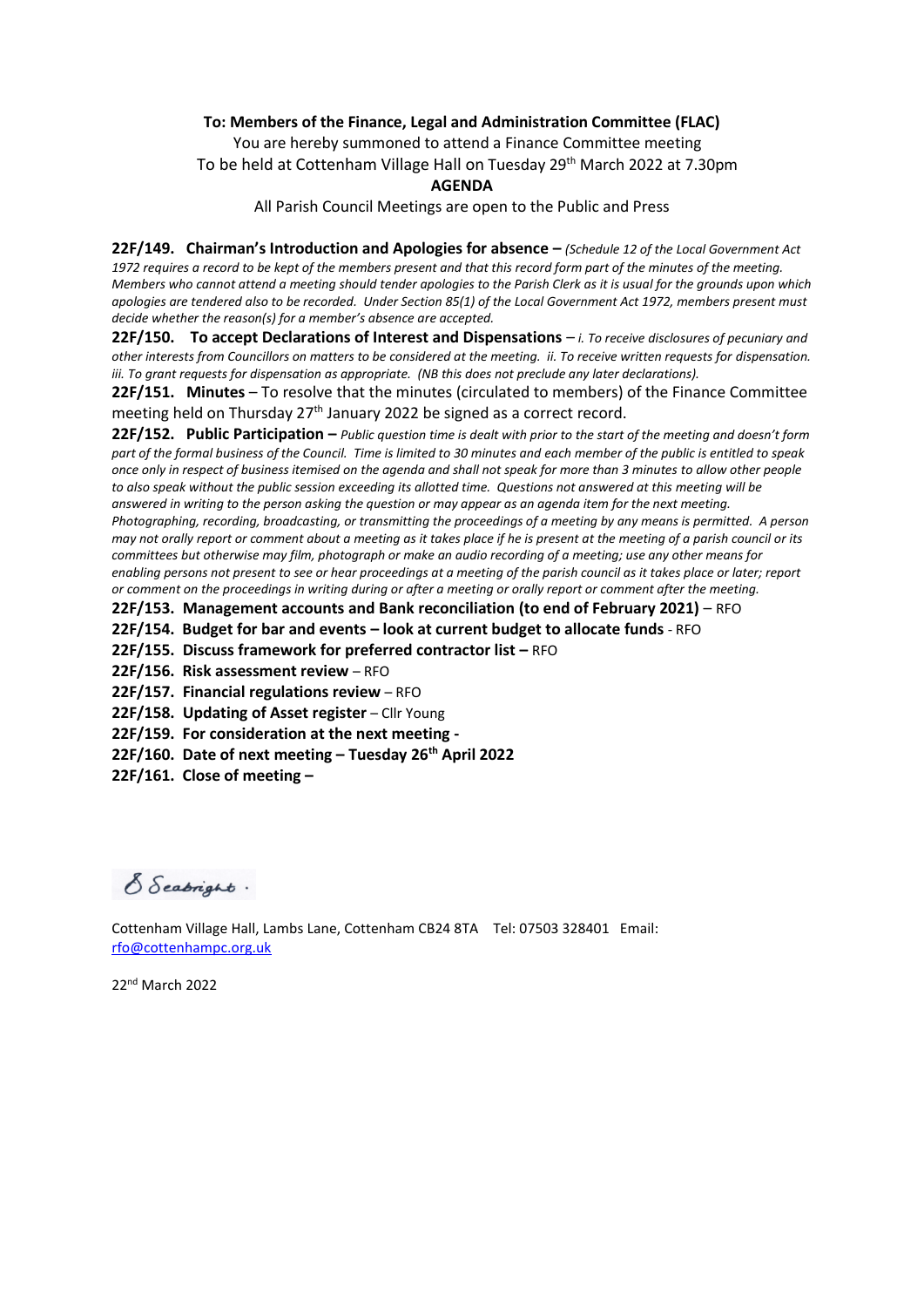#### **22F/151. Minutes**

#### **DRAFT Finance, Legal and Administration Committee (FLAC) Minutes**

Meeting held at Cottenham Village Hall on Thursday 27<sup>th</sup> January 2022 at 7.30pm

**Present:** Cllrs Bolitho (Chair), Collinson, Hewitt, Ward, Young and the RFO

**21F/138. Chairman's Introduction and Apologies for absence –** Cllr Hutchison (Absent)

**21F/139. To accept Declarations of Interest and Dispensations** – None

**21F/140. Minutes** – Resolution that the minutes of the Finance Committee meeting held on Thursday 9th December 2021 be signed as a correct record. Proposed Cllr Collinson and seconded by Cllr Ward - **RESOLVED**. Cllr Hewitt arrived at 7.36pm.

 **21F/141. Public Participation –** No members of the public present.

**21F/142. Management Accounts and Bank Reconciliation (to end of December) –** the committee reviewed the P&L, the Balance sheet and projected cashflow and were satisfied with the accounts, RFO to investigate formula issue re inconsistency between the rates line in the reports. It was noted that the cashflow projection currently shows a deficit of £15,298.23 at the end of this financial year. There are a few potential payments accounted for which may not materialise in this financial year such as the payment for highways initiative £5000 and the gas bill from Ecotricity estimated at £6000. Regarding income, it may also be that the football clubs current estimate is lower than the expected income. These factors may reduce the overall deficit. There is also the possibility of paying some of the loan capital repayment from the Village Hall/Nursery reserve. We are expecting some S106 Early Years monies approx. £78k in the next four weeks and as Tilia are hoping to start in April additional S106 can be anticipated prior to commencement, possibly in this financial year.

# **21F/143. Review of Ladybirds lease -**

The lease is dated  $6<sup>th</sup>$  May 2010 for a 25-year term. The committee discussed the document in light of Ladybird's intention to change the status of the Preschool from an unincorporated charity to a Charitable Incorporated Organisation (CIO). This would mean that Ladybirds would exist as its own legal entity, rather than simply as a collection of individuals. It would offer the members and trustees greater protection. Currently the trustees are personally liable. The implications for the lease are unclear. Proposal that RFO contact King and Co for legal advice to get a quote to look at the lease in relation to this change of status and to highlight any potential implications for the parish council. Proposed Cllr Ward and seconded by Cllr Young - **RESOLVED**

**21F/144. Review of Direct Debits and Trade accounts** – The committee looked at our current list of Direct Debit mandates and Trade accounts. The committee were satisfied that the list held is accurate. Discussions around how we employ more ad hoc tradespeople and how a

protocol/framework to support this process might be useful. It was agreed that the RFO contact CAPALC to ask their advice on this matter. There was some discussion around looking at the overall value and type of the work in a year and then asking local trades people to submit their hourly rates, response times, service levels, experience of work with Parish Councils etc. To include electricians, plumbers, accountancy services, advertising, printing etc.

**21F/145. Terms of Reference (TOR's) for the Village Hall Bar and Events working group** – The committee reviewed the draft TOR's. It was agreed that the working group need to have flexibility and reasonable operational freedom however an overall plan should be agreed by full council with regular reporting to either full council or CALF. Suggestions and considerations for sections 2a,2b,2e,3d & 4n of the TOR's which Cllr Ward will take away for further drafting. Discussions around how we separate and account for the Bar takings/purchases & events and how this might be shown in the P&L accounts and balance sheet.

**21F/146. For consideration at the next meeting** 

Ladybirds Lease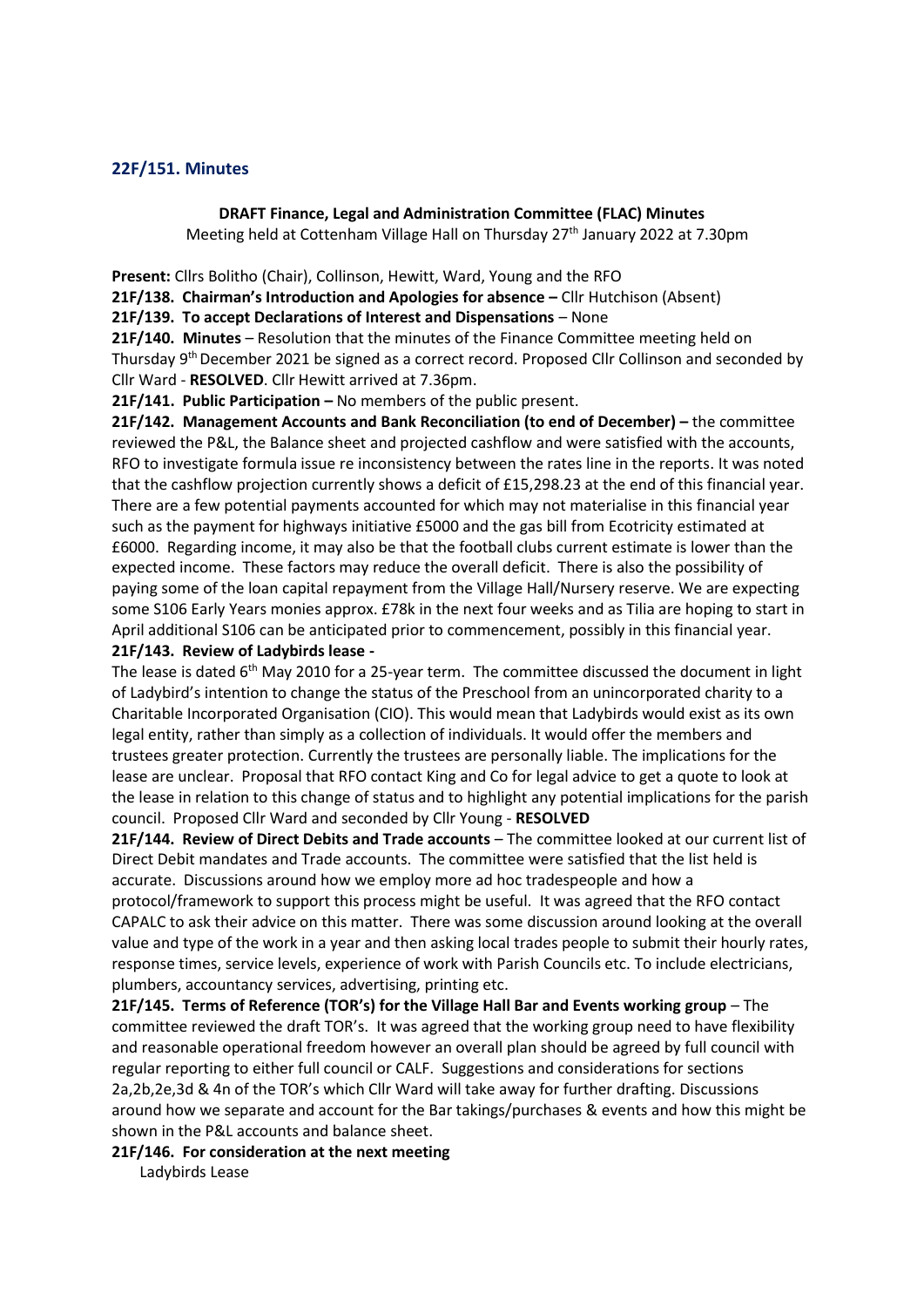| Village Hall bar and events working party                                  |
|----------------------------------------------------------------------------|
| Advice from CAPALC on ad hoc work and the employment of local tradespeople |
| Rick assessments                                                           |
| 21F/147. Date of next meeting - 22.02.22                                   |

**21F/148. Close of meeting –** 9.16 pm

**Signed \_\_\_\_\_\_\_\_\_\_\_\_\_\_\_\_\_\_\_\_\_\_\_\_\_\_\_\_(Chair) Date \_\_\_\_\_\_\_\_\_\_\_\_\_\_\_\_\_\_\_\_\_\_\_\_\_\_\_\_\_\_\_\_**

# **22F/153. Management accounts for February 2022 – Sent out separately**

# **Bank Reconciliation**

### **Checked by RFO**

Bank Reconciliation to February 2022 Summary – see supporting balance sheet from Xero and Bank Statements

| <b>Account</b>                               | <b>Balance £</b>                       | <b>Initial</b> |
|----------------------------------------------|----------------------------------------|----------------|
| Unity Trust current account                  | 382,523.36                             | <b>DS</b>      |
| Unity Trust project account                  | 52,378.86                              | <b>DS</b>      |
| Unity Trust deposit account                  | 40,022.70                              | <b>DS</b>      |
| <b>Cambridge Building Society</b><br>account | 72,019.39                              | <b>DS</b>      |
| Triodos account                              | 50,461.01                              | <b>DS</b>      |
| Nationwide account                           | 5,143.62                               | <b>DS</b>      |
| <b>Multipay Card</b>                         | $\overline{0}$                         | <b>DS</b>      |
|                                              | Total in bank accounts:<br>£602,548.94 | <b>DS</b>      |

| Xero accounting system & bank statement | Signed by RFO        |
|-----------------------------------------|----------------------|
| balances agree                          | DS                   |
| Reconciliation adds up.                 | Signed by RFO<br>DS. |

# **For information**

- Add Accounts receivable £1418.75
- Add VAT due £2460.64
- Minus Accounts Payable £8558.02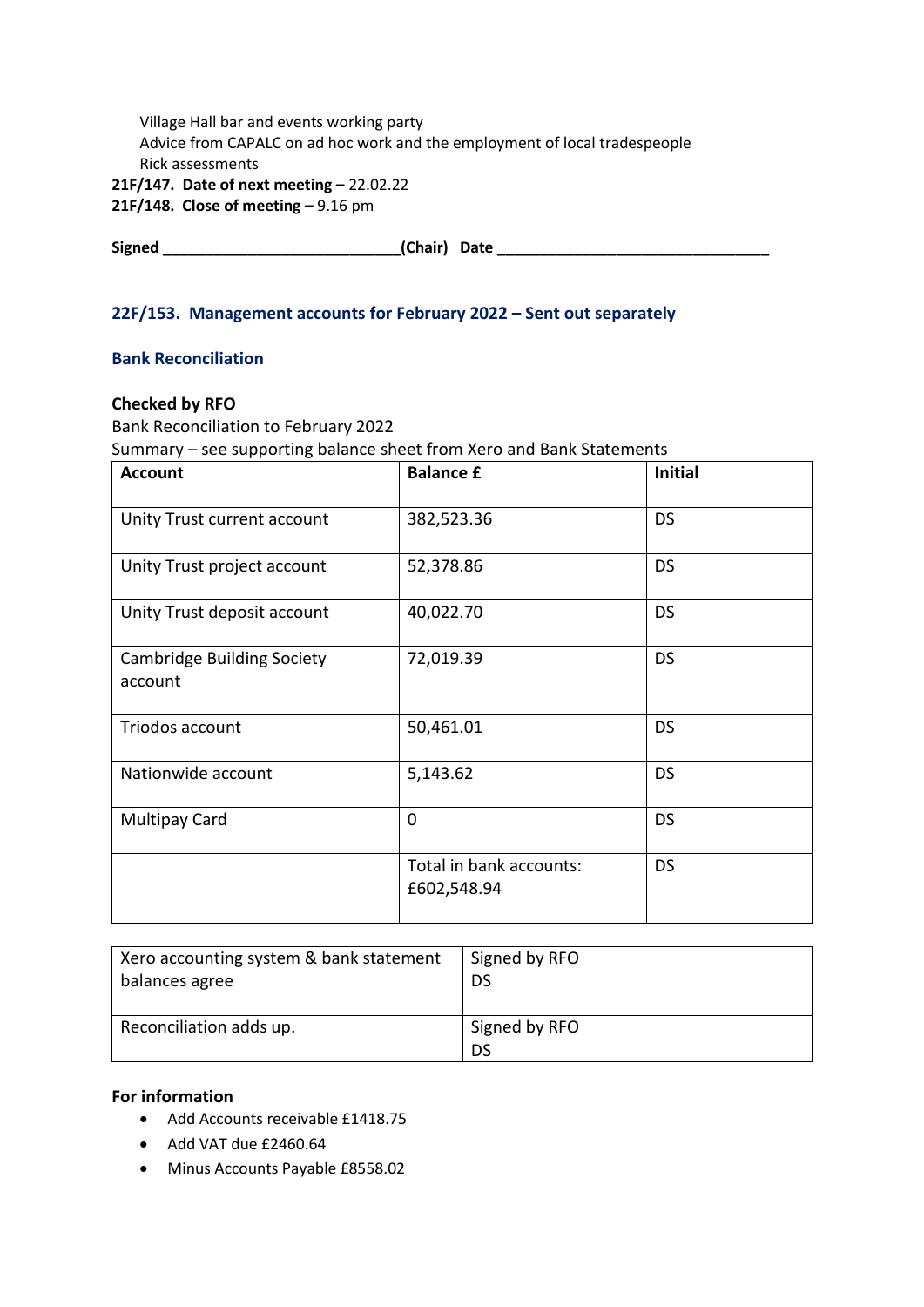- Minus Accruals £2000.00
- Other Creditors £0 (Hall hire deposits in and out)
- Minus PAYE £1287.81
- Minus Rounding £0.17

#### **Net Asset figure** £596,582.33

### **22F/155. Framework for Preferred Contractor List**

#### **Advice from CAPALC**

As part of the discussions from the previous FLAC meeting the RFO contacted CAPALC for any advice on this process. They said that:

Before engaging a consultant or contractor the council has a duty to ensure that the supplier is competent to do the work, carries the appropriate insurance and will provide good value.

This should ideally include:

- Certificates of qualifications
- Independent assessment of competence
- Certificate of public liability insurance
- Certificate of professional indemnity insurance
- Name and contact details of referees from three previous clients or employers

They then suggested that we might want to consider a preferred contractor list.

#### **Following on from this advice**

We have rules for selecting suppliers of goods & services. The clerk or RFO shall verify the lawful nature of any proposed purchase of any item costing more than £100 before the issue of any order. Where the value is below £3,000 and above £500 the Clerk or RFO shall strive to obtain three estimates. There are occasions when we use suppliers regularly for lower value 'one-off' items which do not individually trigger the need to obtain competitive quotes and are often required at short notice but which over the course of a year may total over £500.

We are proposing a framework under which suppliers are invited to present examples of their costs, service standards and experience of working with parish councils on which we can base selection as 'preferred supplier(s)'.

The benefits of this framework approach are:

- obtaining good value for money on behalf of Cottenham residents
- ensuring that a number of suppliers have an opportunity to bid for work with CPC so it cannot be accused of being a 'closed shop' arrangement
- transparency

We recommend adopting this approach initially for:

- electrical services
- plumbing services
- graphic design and print

It is not a requirement to choose the cheapest supplier – cheapest is not necessarily best value.